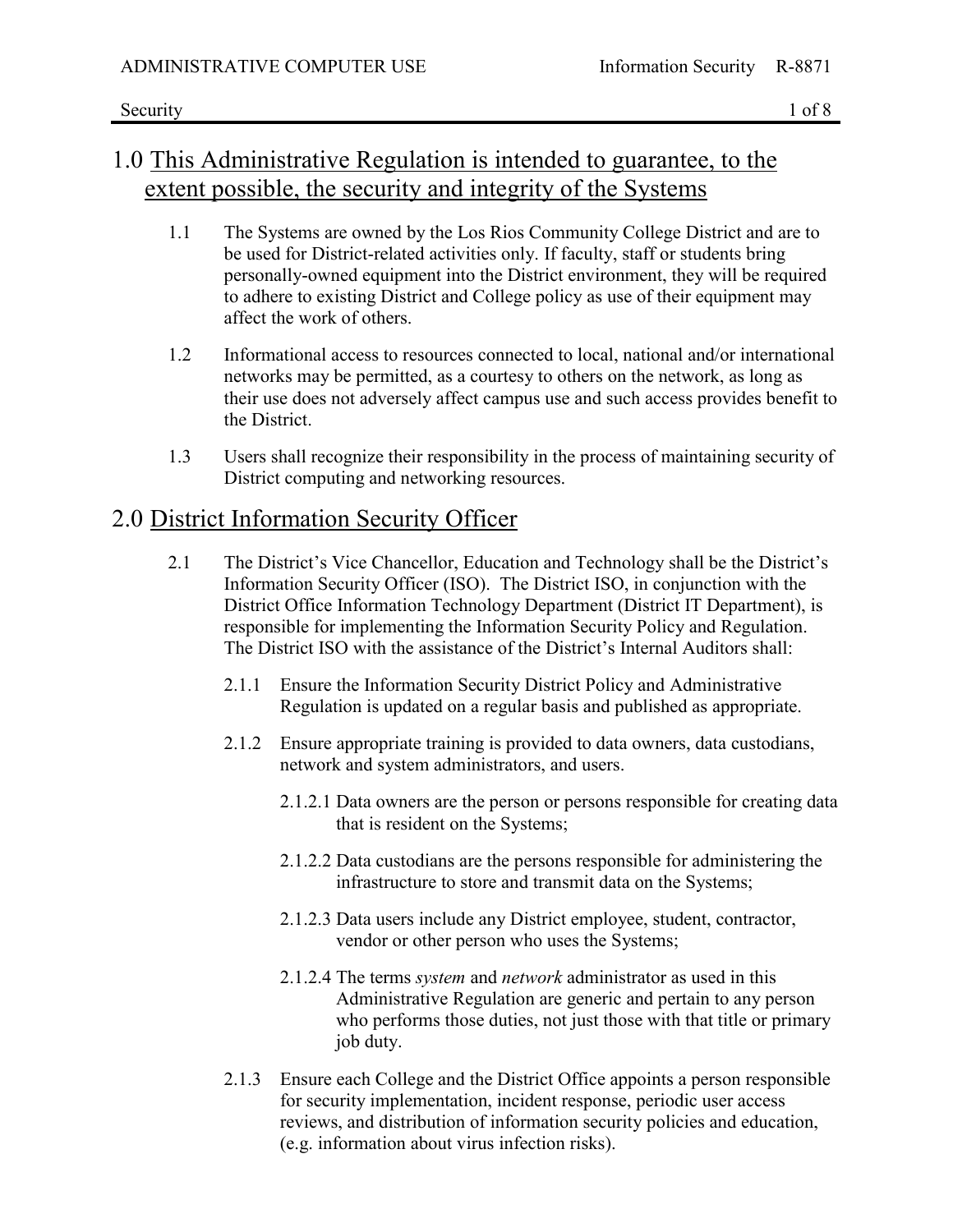- 2.1.4 Respond to internal and external complaints and/or queries about real or perceived non-compliance with the District's Information Security Policy and Administrative Regulation.
- 2.2 Each manager is responsible for establishing procedures to implement the provisions of this District Policy and Administrative Regulation within their areas of responsibility, and for monitoring compliance.

### 3.0 Data Classification Policy

- 3.1 It is essential that all District data be protected. Different categories of data require different levels of security. All data should be reviewed on a periodic basis and classified according to its use, sensitivity, and importance. There are three primary categories of data in the District's Systems:
	- 3.1.1 High Risk Data High Risk data is information for which the law prohibits unauthorized disclosure and requires notification of the affected parties if unauthorized disclosure occurs. Data covered by federal and state identity theft prevention laws, such as the Information Practices Act of 1977 (Civ. Code, § 1798, et seq.), Health Insurance Portability and Accountability Act (10 U.S.C., § 1320d-2), the Financial Information Privacy Act, (Fin. Code, §§ 4050, et seq.), or other laws are in this category. Any electronic record of a Social Security number, driver license number, or California Identification Card number, medical information, health insurance account number, or bank/credit account number (with any required access password) when associated with other data that in any way identifies a person falls in this category. A user name or email address, in combination with a password or security question and answer that would permit access to a District online account also falls in this category. Data in this category requires the highest degree of care to safeguard it from unauthorized use and/or disclosure.
		- 3.1.1.1 Other data may need to be treated as High Risk because it would cause severe damage to the District if disclosed or modified. The data owner should make this determination. It is the data owner's responsibility to implement the necessary security requirements.
	- 3.1.2 Confidential Data Confidential data is information not meeting the criteria of High Risk Data, but subject to other legal privacy requirements, such as FERPA (20 U.S.C., § 1232g), the privacy clause of the California Constitution (Cal. Const., Art. 1, § 1), the California Student Records Act (Ed. Code, §§ 76200, et seq.), and the attorney-client or other legally recognized privilege. Confidential data can also include data that would not expose the District to financial or other liability if disclosed without authorization, but that the data owner feels should be protected to prevent unauthorized disclosure. It is the data owner's responsibility to implement the necessary security requirements for this type of data.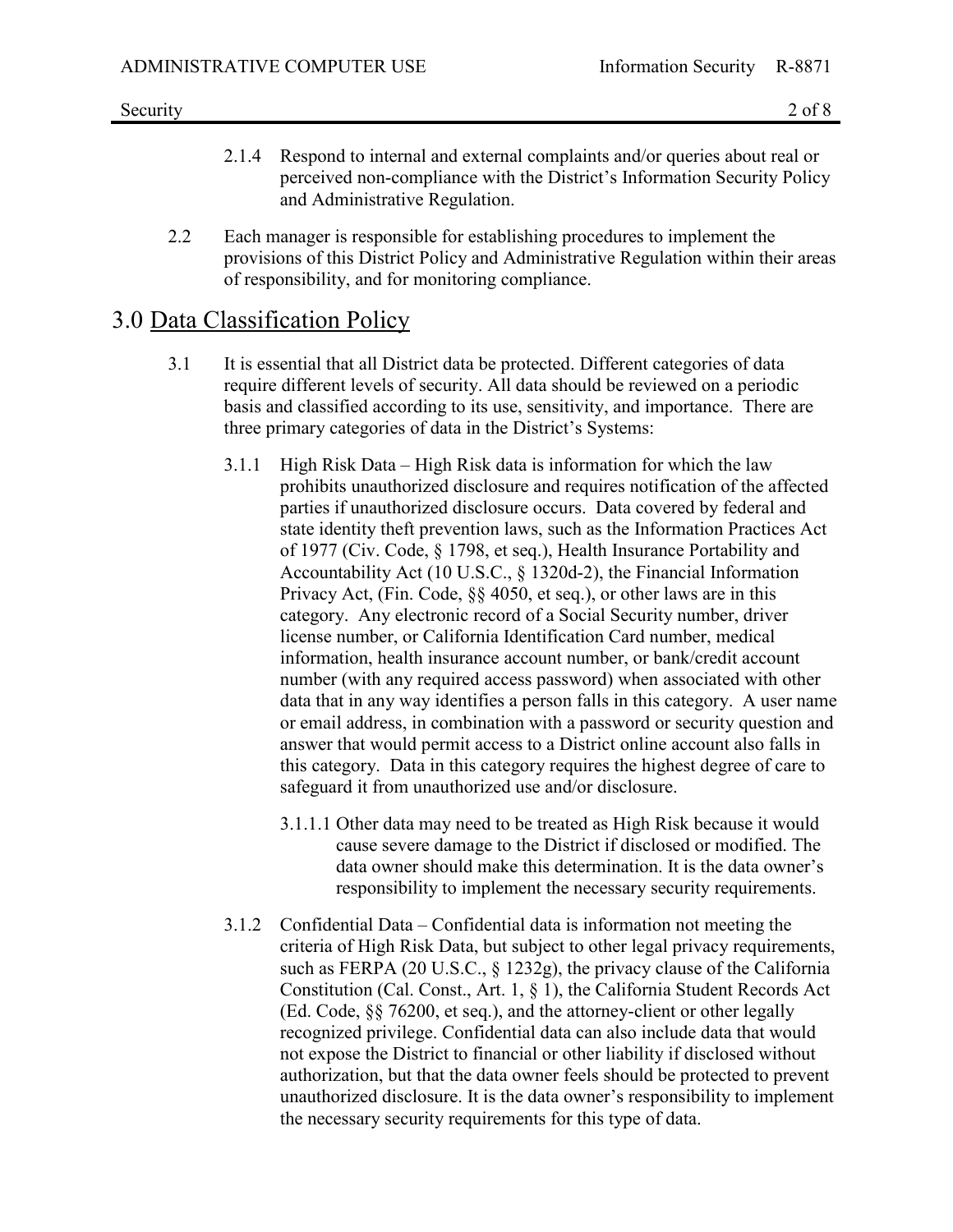- 3.1.3 Unrestricted Data Unrestricted data is information that may be released or shared on an as needed basis. Examples of this data would be schedules of classes, or other publicly available information.
- 3.2 All District data shall be categorized in one of the three categories set forth in section 3.1 and protected according to the requirements set for each category. The data category and its corresponding level of protection should be consistent when the data is replicated and as it flows through the District
	- 3.2.1 Managers must ensure that all data collected or stored by persons in their operating unit is properly classified. Data owners must determine the data classification and must ensure that the data custodian is protecting the data in a manner appropriate to its classification.
	- 3.2.2 No District-owned system or network subnet can have a connection to the Internet without the means to protect the information on those systems consistent with its confidentiality classification. (All District computers are connected to the internet unless specific effort has been taken to eliminate such connections.)
	- 3.2.3 Data custodians are responsible for creating data repositories and data transfer procedures which protect data in the manner appropriate to its classification.
	- 3.2.4 High Risk data must be encrypted during transmission over insecure channels (all network connections should be considered insecure unless the District IT Department has provided specific guidance otherwise).
	- 3.2.5 High Risk data, when stored on portable computers or storage devices, shall be encrypted on the disk to prevent access without knowledge of a password.
	- 3.2.6 Confidential data should be encrypted during transmission over insecure channels.
	- 3.2.7 All data necessary for the efficient operation of the District should be backed up, and the backups tested periodically, as part of a documented, regular process.
	- 3.2.8 Backups of data must be handled with the same security precautions as the data itself. When Systems are disposed of, or repurposed, data must be certified deleted or disks destroyed consistent with industry best practices for the security level of the data.

## 4.0 Required Information Security Practices

4.1 The following information security practices are mandatory: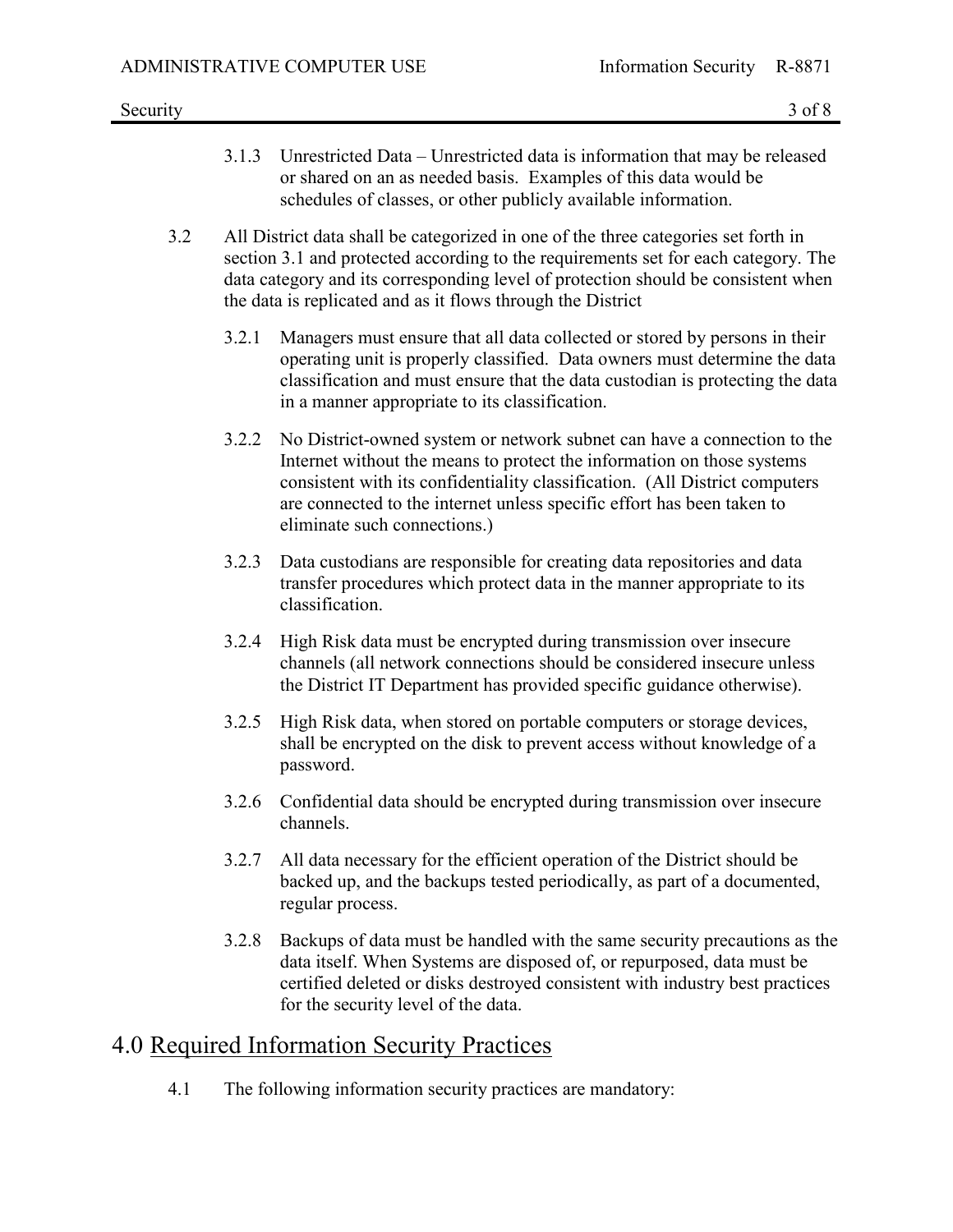- 4.1.1 The District shall use a layered approach of overlapping controls, monitoring and authentication to ensure overall security of the District's data, network and system resources.
- 4.1.2 Security reviews of servers, firewalls, routers and monitoring platforms shall be conducted on a regular basis. These reviews shall include user and access privileges, monitoring access logs and results of intrusion detection software, where it has been installed.
- 4.1.3 All collection and use of High Risk data is forbidden except when required in performance of assigned duties. Collection, storage and use of High Risk data must be approved by management. No High Risk data shall be transported off site without proper authorization. Where reasonable alternatives exist or can be created in lieu of the use or creation of High Risk data, those alternatives shall be used.
- 4.1.4 All workstations shall be configured such that after a few minutes of inactivity (not to exceed 30) they shall automatically enter screen saver mode and require a password to resume work.
- 4.1.5 Servers, desktop computers, or portable computers storing data including Social Security numbers, driver license numbers, credit card numbers, or other financial account information linked to names must be reported to the District IT Department. At least two times each year, vulnerability scans shall be run against these identified machines.
- 4.1.6 Computers storing High Risk Data shall require a password for access and shall be configured to go into password protected screensaver mode within a reasonable time of non-operation. Encryption is required for High Risk data stored on portable computers and portable storage devices (e.g. USB flash storage or external drives.)
- 4.1.7 Application development that is intended to store, manipulate, or transfer High Risk data must occur in a secure development environment, and to the extent any development or testing occurs outside the secure development environment must use data with all High Risk elements removed or fictionalized during the development and testing process.
- 4.1.8 An employee, data owner, data custodian, network and system administrator or user shall immediately notify the District ISO if that person becomes aware that High Risk or Confidential data has been lost, stolen, compromised, or disclosed to an unauthorized person.
- 4.1.9 When outsourcing application support for applications that store High Risk or Confidential data, asset protection and escrow arrangements in the event of third party failure should be included in the contractual language. Asset protection refers to a process where the agencies agree upon ownership and the classification of information, and documents the process for safeguarding each asset to protect against data loss, data theft, or unauthorized access to data. Escrow arrangements provide for access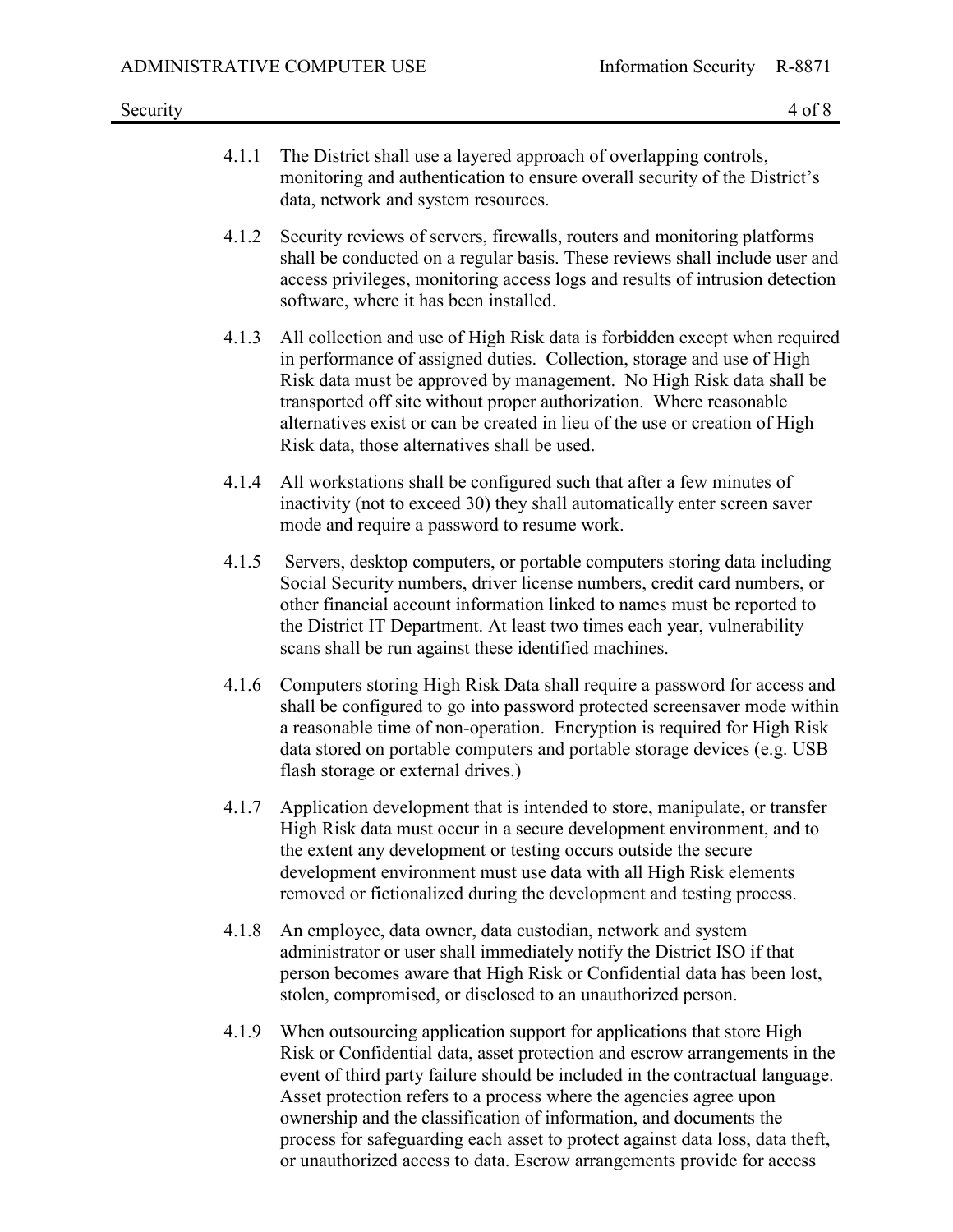and use of the application source code in the event the vendor goes out of business or otherwise is unable to continue to support the application.

- 4.1.10 Critical technology (i.e. remote access technologies, wireless technologies, removable electronic media, laptops, tablets, PDAs, email, and internet usage) with access to credit card processing devices/networks, must have the following usage policies established:
	- 4.1.10.1 Explicit approval by management.
	- 4.1.10.2 Authentication for use of the technology.
	- 4.1.10.3 Log of all devices and personnel with access.
	- 4.1.10.4 Acceptable uses of technologies defined and documented.
	- 4.1.10.5 Acceptable network locations for the technologies defined and documented.
	- 4.1.10.6 Automatic disconnect of sessions for remote-access technologies after a specific period of inactivity.
	- 4.1.10.7 Activation of remote access technologies for vendors and business partners only when needed and immediate deactivation after use.

#### 5.0 Recommended Information Security Practices

- 5.1 The following information security practices are strongly recommended, but not required:
	- 5.1.1 Vulnerability and risk assessment tests of external network connections should be conducted on a regular basis. A regular basis, at a minimum, includes testing annually, but the sensitivity of the information secured may require that these tests be done more often.
	- 5.1.2 Education should be provided to District faculty and staff to ensure that users understand data sensitivity issues, levels of confidentiality, and the mechanisms to protect the data. This should be tailored to the role of the individual, network administrator, system administrator, data custodian, and users.
	- 5.1.3 Use of existing data stores is preferred over development of new data stores containing High Risk or Confidential data. Creation of any computer file or database that contains High Risk or Confidential data must be approved in advance by a College or District manager. Such approved data stores will be identified and communicated to District IT Department in order that the computer(s) storing such data may be monitored to assure proper configuration to reduce the chance of intrusion by unauthorized users. Sufficient information about the data to be collected and stored and the proposed use of the data must be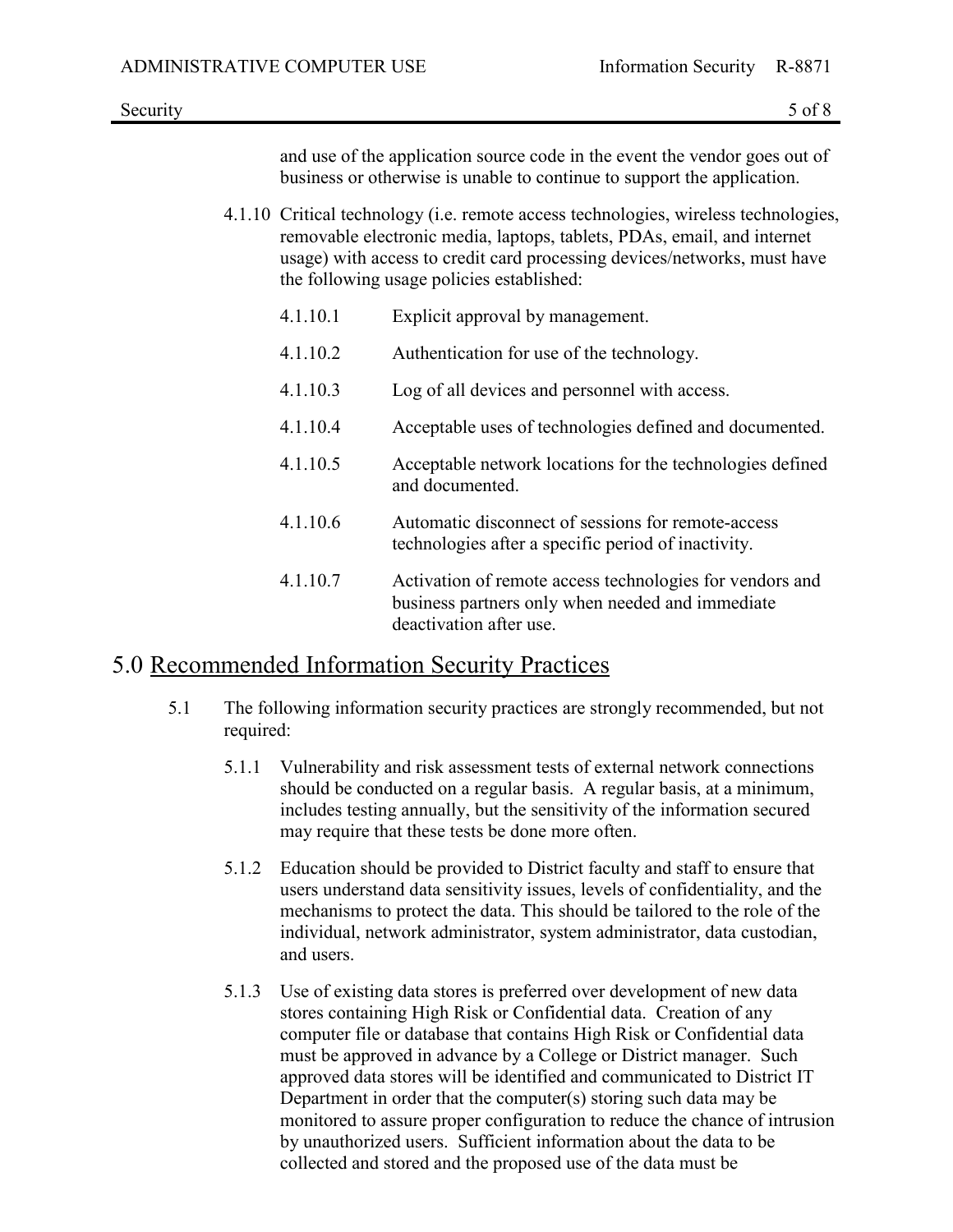communicated to District IT Department to support analysis of possible use of existing data stores to meet the work requirements.

## 6.0 Access Control Policy

- 6.1 Data shall be captured and stored in a manner that supports employees accessing the data necessary to the job function without permitting access to sensitive or confidential data unnecessary to the job function. There is a delicate balance between protecting the data and permitting access to those who need to use the data for authorized purposes. This balance should be recognized and maintained.
- 6.2 More than one person shall have full administrative rights to any District owned server storing or transmitting data necessary to the ongoing operation of the district. Data owners or custodians may enact more restrictive policies for enduser access to their data.
- 6.3 Access to the network and servers and Systems shall be achieved by individual and unique logins, and shall require authentication. Authentication includes the use of passwords, smart cards, biometrics, or other recognized forms of authentication. Access to the administrative network must be achieved by individual and unique logins and must require authentication. Account sharing on the administrative network is prohibited. Access to the WiFi Public network may be granted with shared logins for guests of the District attending a training, meeting, conference, or other management approved activity. Shared accounts shall not be activated for more than the duration of the event.
- 6.4 Users shall not share usernames and passwords with anyone. Users shall not write down or record their passwords in unencrypted electronic files or documents. When limited access to District-related documents or files is required specifically and solely for the proper operation of District operating units and where available technical alternatives are not feasible, exceptions are allowed under an articulated operating unit policy that is available to all affected operating unit personnel. Each such policy must be reviewed by the operating unit executive officer and submitted to the Dean of the department responsible for Information Technology or the District IT Department for approval. All users must secure their username or account, password, and system access from unauthorized use.
- 6.5 All users of Systems that contain High Risk or Confidential data must have a strong password - the definition of which will be established and documented by the District IT Department after consultation with the College community. These passwords must be changed at regularly consistent intervals with guidelines developed by the District IT Department.
- 6.6 Passwords for empowered accounts, such as administrator, root or supervisor accounts, must be changed frequently, consistent with guidelines established by the District IT Department.
- 6.7 Passwords must not be placed in emails unless they have been encrypted.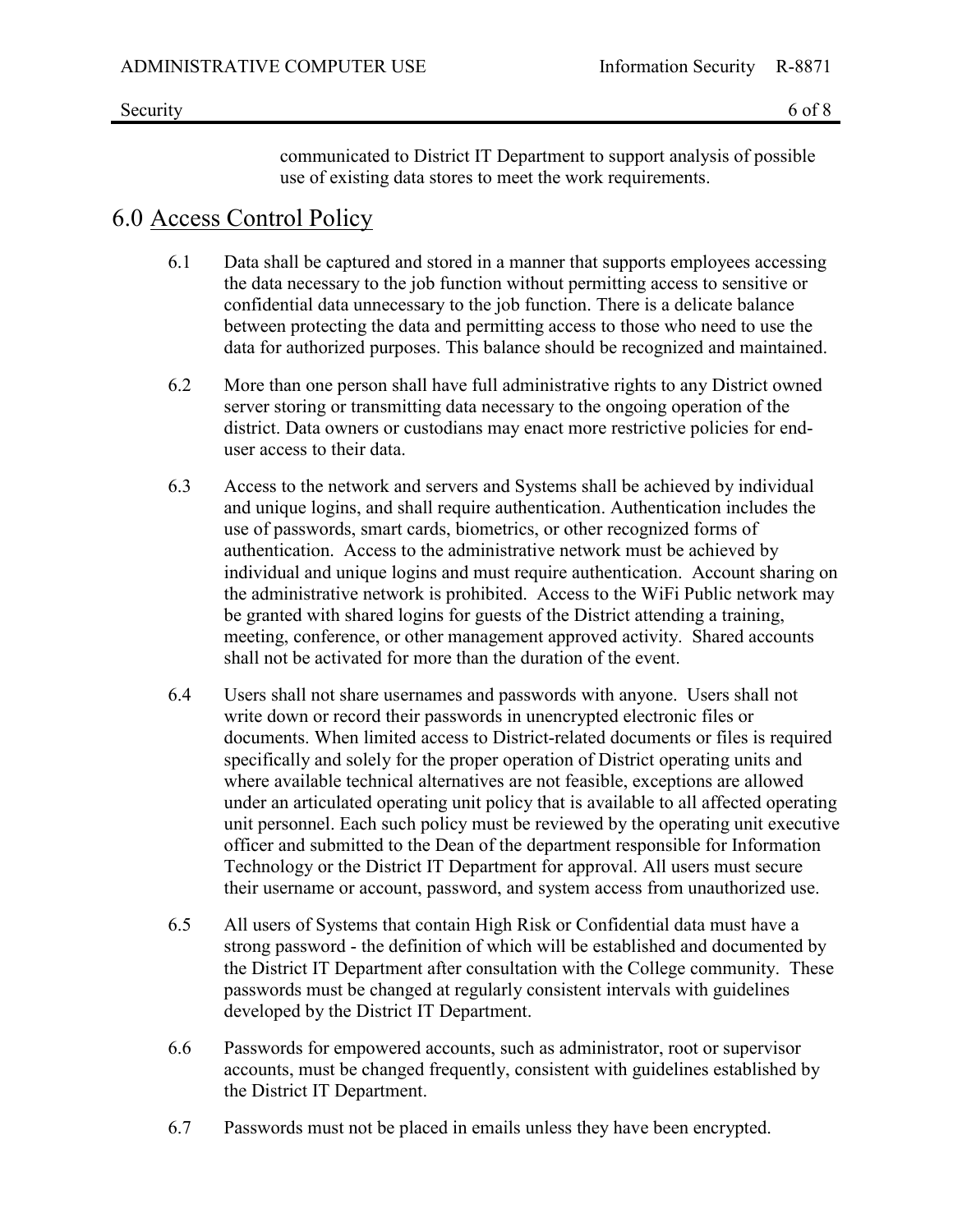- 6.8 Default passwords on all Systems must be changed after installation. All administrator or root accounts must be given a password that conforms to the strong password selection criteria when a system is installed, rebuilt, or reconfigured.
- 6.9 Logins and passwords should not be coded into programs or queries unless they are encrypted or otherwise secure.
- 6.10 Users are responsible for safe handling and storage of all District authentication devices. Authentication tokens (such as a SecureID card) should not be stored with a computer that will be used to access the District's network or system resources. If an authentication device is lost or stolen, the loss must be immediately reported to the appropriate individual in the issuing unit so that the device can be disabled.
- 6.11 Human Resources shall be responsible for reporting terminated employees to the District IT Department upon their termination or transfer. Access for those terminated employees shall be reviewed and adjusted as found necessary. Normally, terminated employees should have their accounts disabled immediately upon termination. Because there could be delays in reporting changes in user responsibilities, periodic user access reviews should be conducted by the operating unit security person.
- 6.12 Transferred employee access shall be reviewed and adjusted as necessary by the new supervisor.
- 6.13 Monitoring shall be implemented on all Systems including recording logon attempts and failures, successful logons and date and time of logon and logoff. There shall be a documented procedure for reviewing system logs.
- 6.14 Activities performed as administrator or superuser must be logged where it is feasible to do so.
- 6.15 Personnel who have administrative system access shall use other less powerful accounts for performing non-administrative tasks.
- 6.16 Users who are authorized to have remote access to the network, servers, and Systems must review and adhere to the Los Rios Information Technology Remote Access Procedures.

## 7.0 All individuals employed by the District are held responsible for adhering to District procedures for system access, use and security

7.1 Computer and network accounts must not be made available to others or used for any purpose for which they are not authorized. Unsponsored research accounts must not be used for sponsored research or private consulting. Unauthorized attempts to modify system facilities and/or subvert the restrictions associated with computer accounts are a violation of State law.